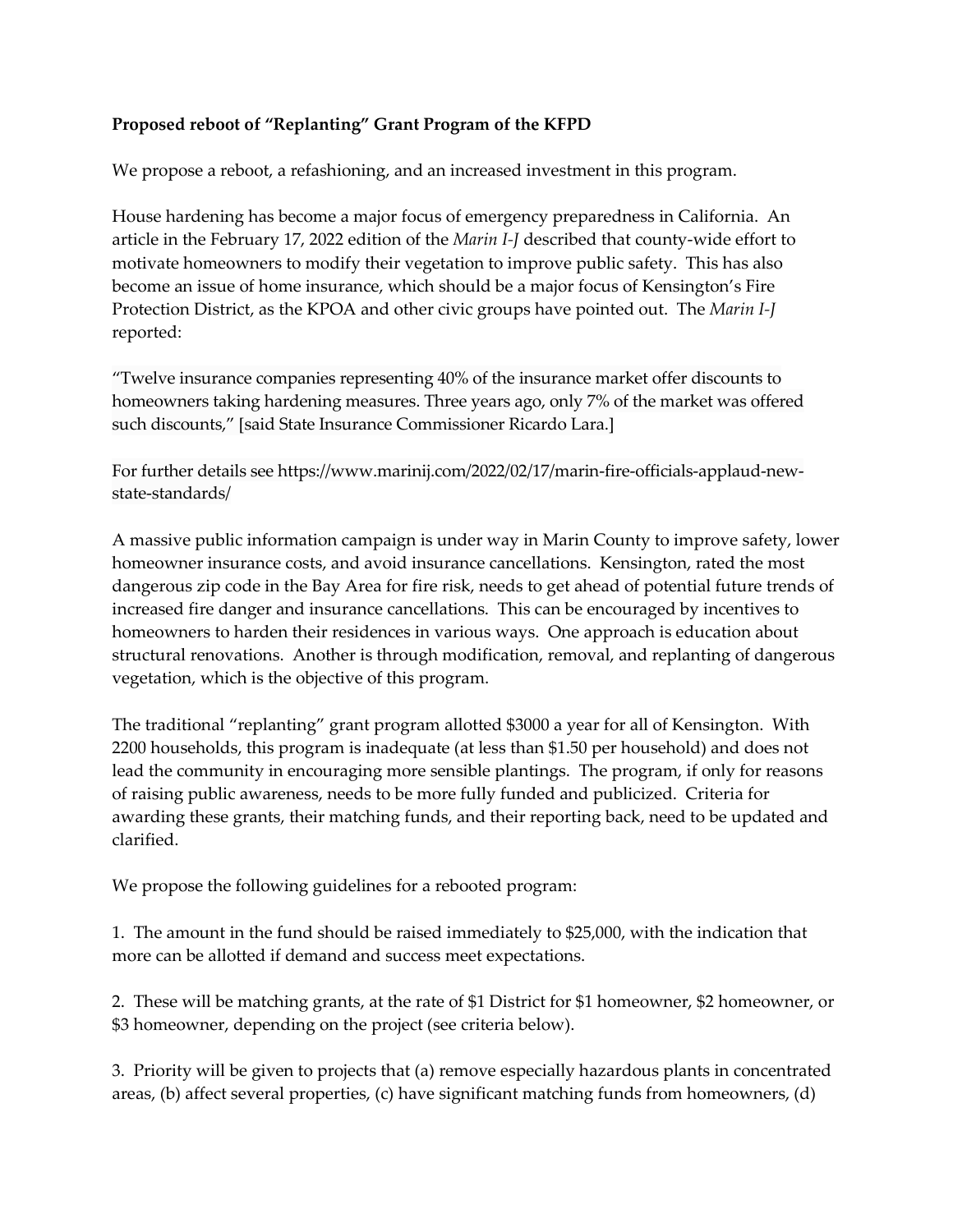affect roadways, sidewalks, and other evacuation routes, (e) benefit homeowners of limited resources.

4. We recognize that many Kensington homeowners have no dire financial need for assistance to renovate their gardens. This is largely a consciousness-awareness program.

5. The Emergency Preparedness Committee will evaluate grant proposals and send recommendations to the Board for final decision.

We propose a major public education and solicitation effort.

Attached is a draft grant proposal.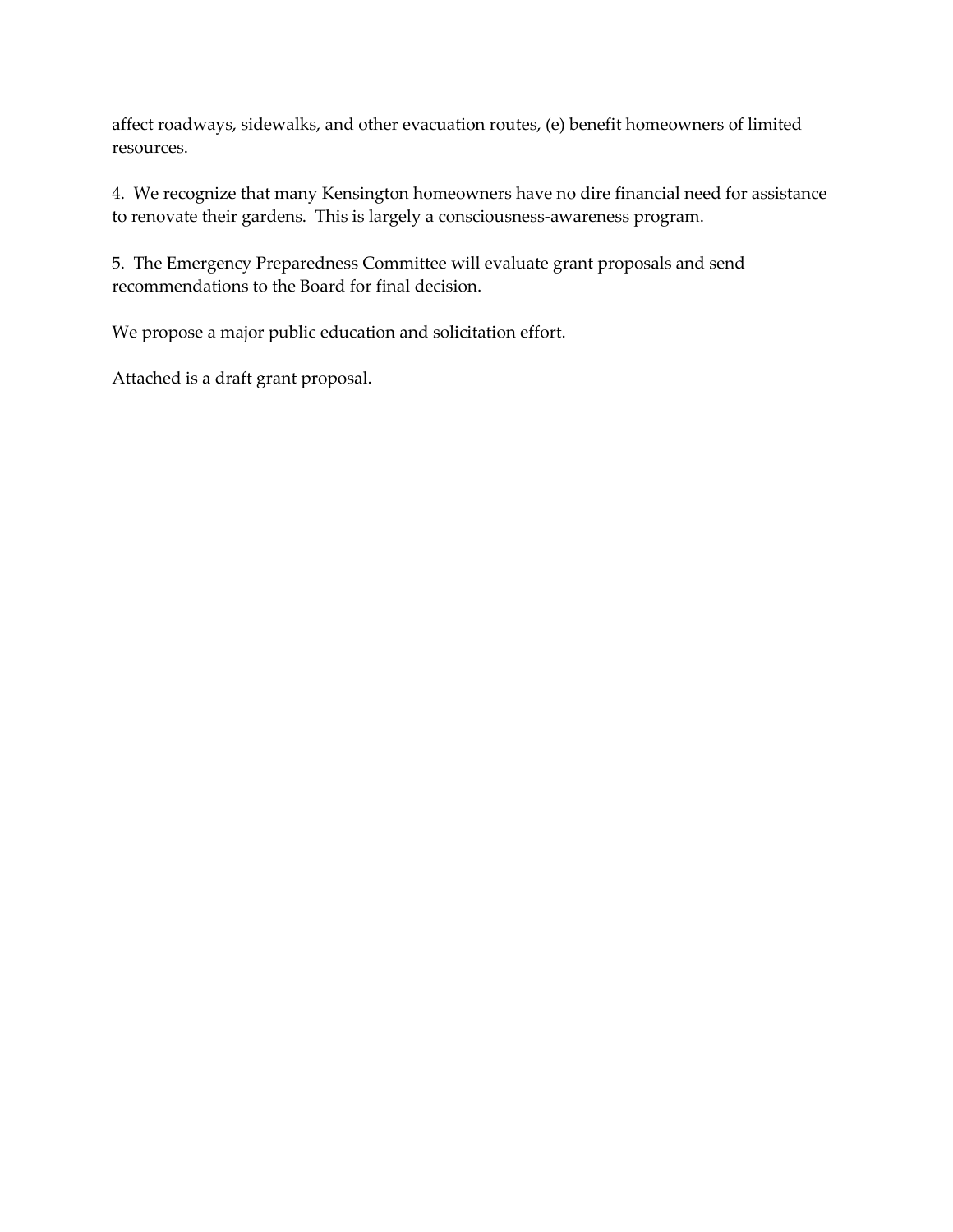## **Request for subsidy to remove and replace hazardous plants in Kensington**

Name and Address:

I am a Kensington homeowner at \_\_ this property \_\_ another property (please name):

## **PLEASE READ BEFORE ANSWERING**

*There are three types of vegetational hazards: (1) surface plants, mulch, etc., with low probability of spreading fire; (2) ground plants, such as bushes and taller herbs, that can contribute to fuel ladders spreading to crown fires; and (3) large flammable trees, which can be removed but also whose flammability can be reduced by removal of fuel around their bases and (e.g., eucalyptus) by removal of low-hanging peeled bark. Please be specific about the types of vegetational hazards that you are asking us to subsidize the removal thereof.*

*Priority of (matching) funding will be given to projects that (a) remove especially hazardous plants in concentrated areas, (b) affect several properties, (c) have significant matching funds from homeowners, (d) affect roadways, sidewalks, and other evacuation routes, (e) benefit homeowners of limited resources. If you are making requests in collaboration with neighboring homeowners, please explain as part of your application.* 

*Priority for removal will be given to hazardous plants, viz.: juniper, eucalyptus (especially surrounding surface fuels and peeling bark), and bamboo (especially dried or drying), and any other desiccated shrubbery or ground plants, as well as dead trees and shrubs, and other accumulated fuel loads.*

1. These are the plants I want to remove (please describe and attach photos):

Type I vegetation: Type II vegetation: Type III vegetation:

2. Here are the neighboring properties (provide addresses) that would be threatened by my (our) plants if they ignited (provide details):

3. This is the estimated cost for removing those plants (please provide estimates):

4. Here is what I will contribute and what my neighbors will contribute:

5. Amount requested as a subsidy from the Kensington Fire Protection District: